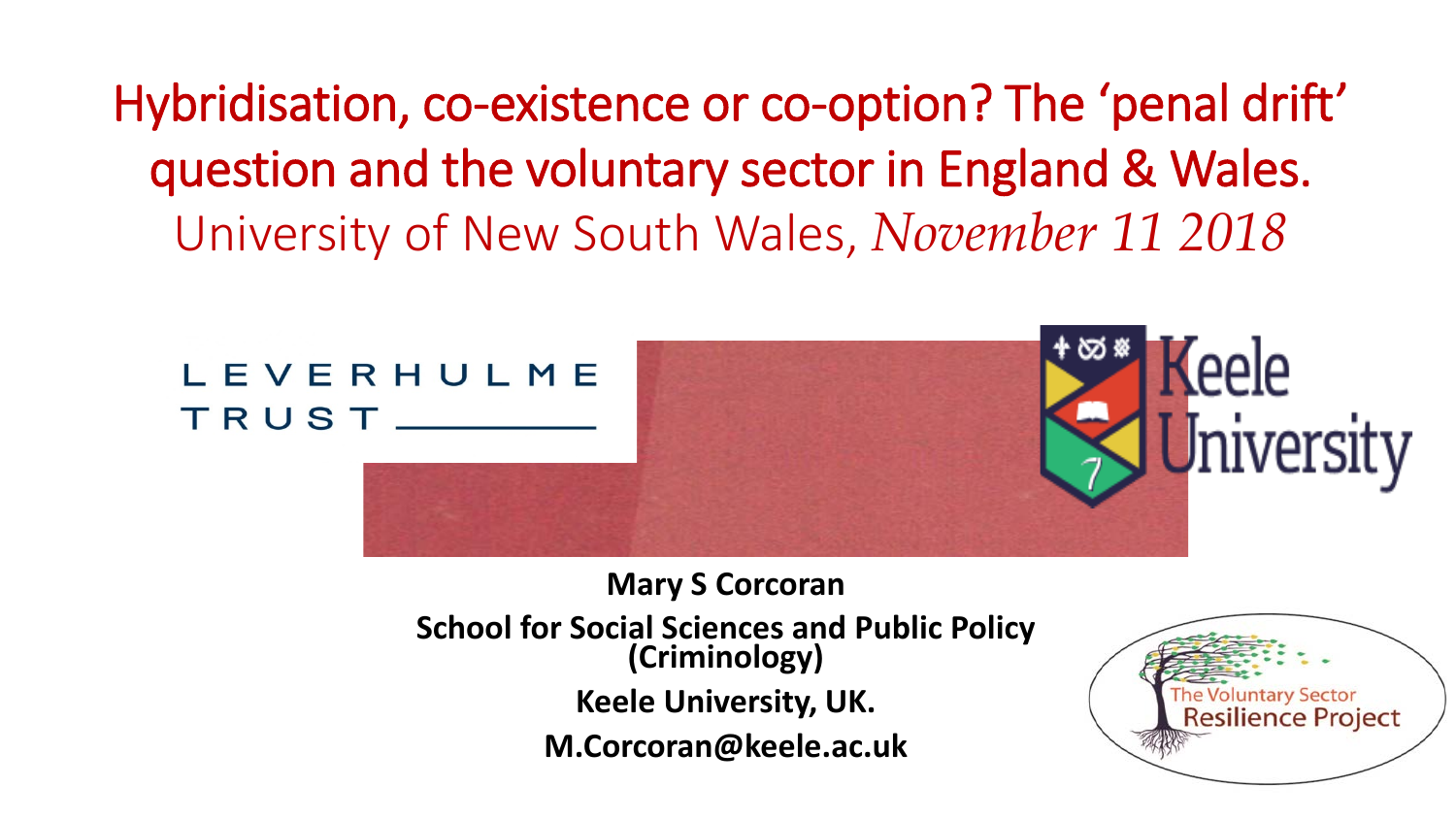The proposition: 1. Criminalisation of social policy:

• 'The criminalizing of social policy involves two key processes. The first is boundary blurring, …. the adoption of principles of operation which obscure the purpose of social intervention such as that between welfare and punishment, and the second is displacement of goals, as the objectives of social policy subordinate issues of welfare to those of crime prevention' (Rodger, 2008b:18)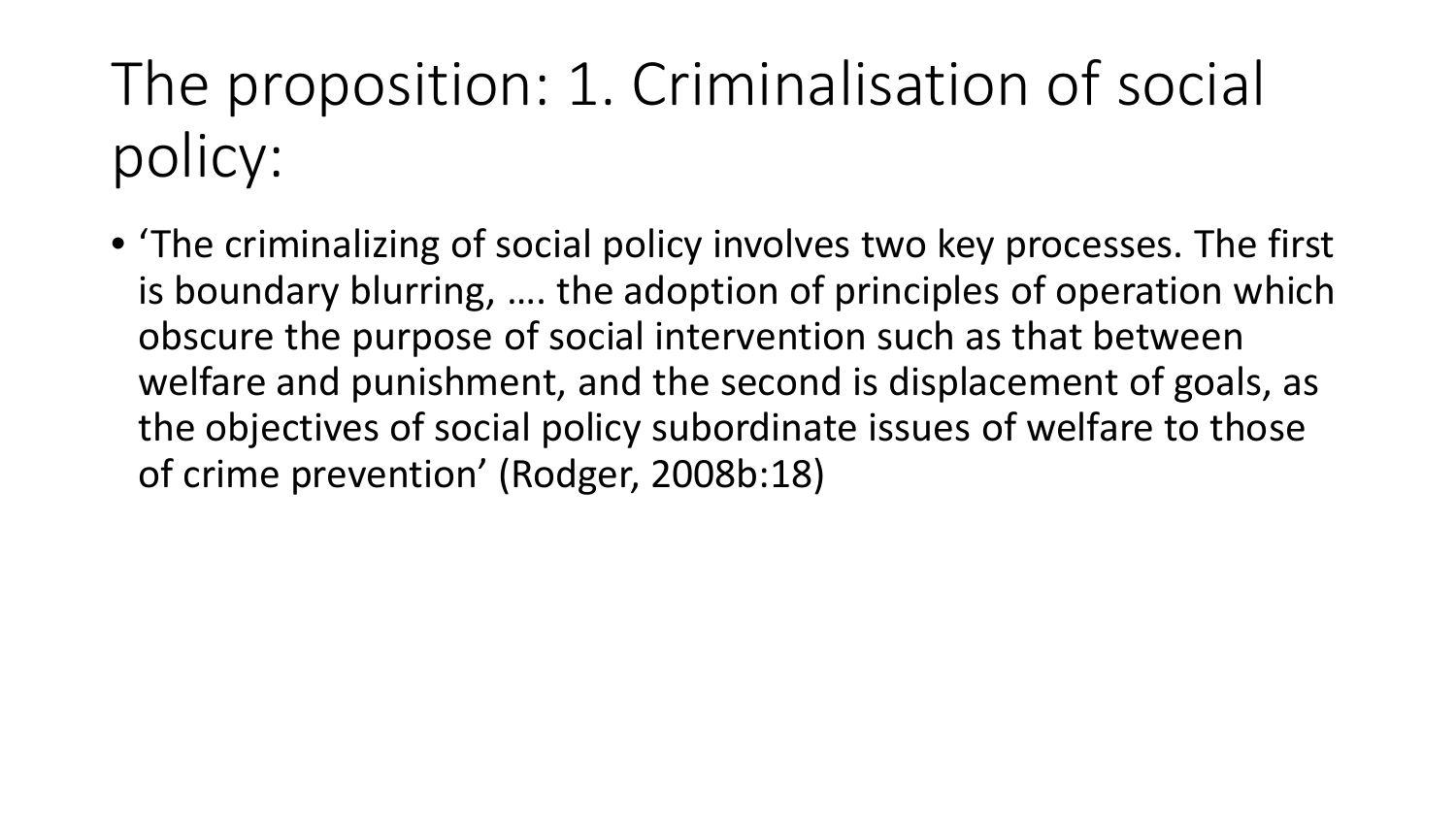#### Proposition 2: Structural assimilation (adaptive theoretical perspectives)

- Convergence: ''a para-state apparatus comprised of multiple voluntary sector organisations, administered outside of traditional democratic politics and charged with major collective service responsibilities previously shouldered by the public sector, yet remaining within the purview of state control' (Wolch 1990: xvi).
- Hybridity/'post-institutionalist': 'An increasing intertwining of components and rationales as they are linked with the state, the market and civil society and its networks' (Ibid: 741).
- Resilience: VS adapted to seismic change but retaining its core mission and defining characteristics (Salaman, 2015: 13).
- Assumes symmetry; weak critique (if any) of power; needed empirical testing; rarely (if ever) applied penal/coercive contexts.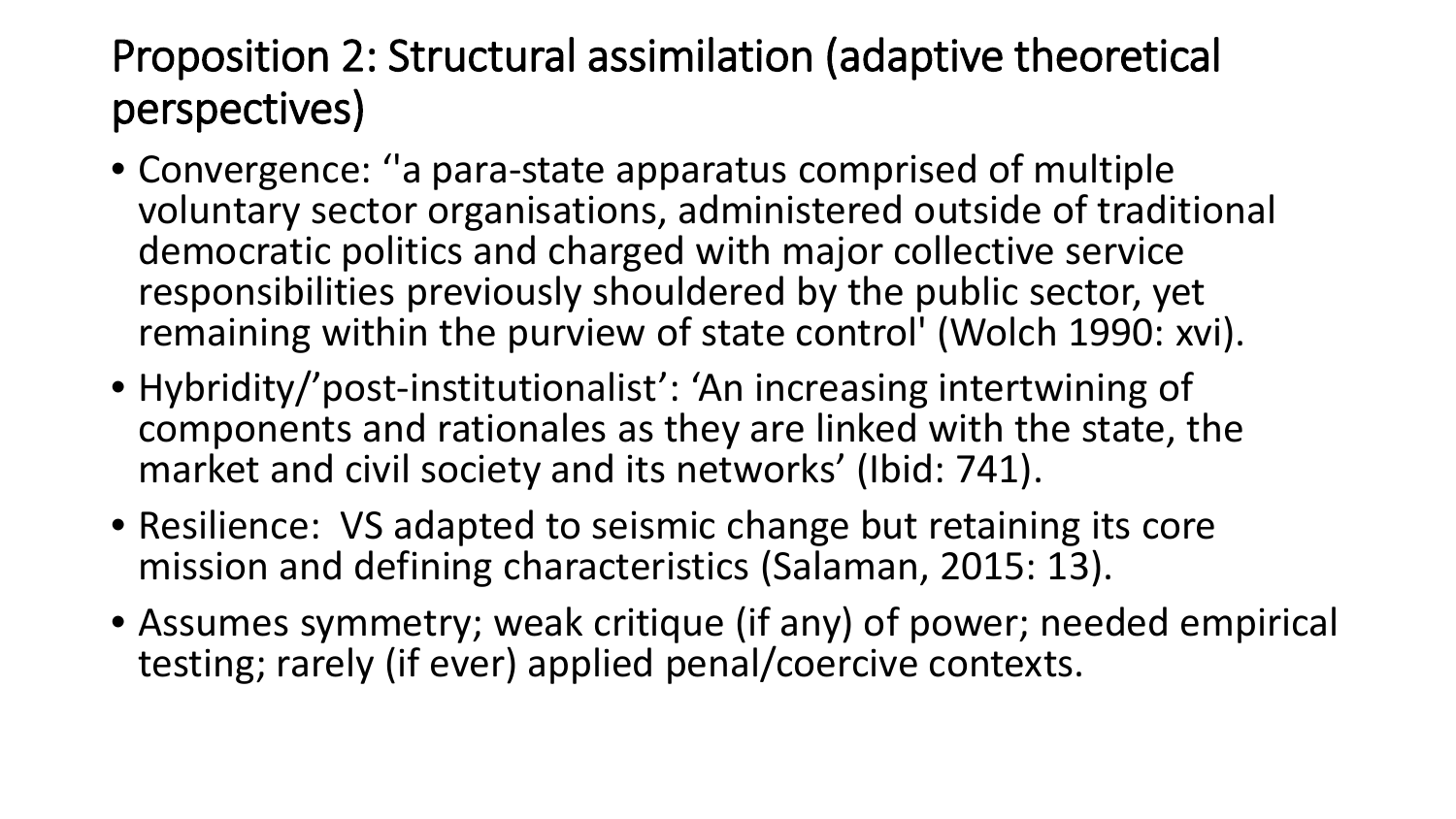# Methodology

- 205 interviews
- 110 organisations
- 8 (usable) case studies.
- 81 surveys (decision makers and frontline staff)
- Subset of survey questions in Clinks' TR tracker survey (2015-16, 16- 17)
- 100s hours ethnographic observation.
- April 2015-November 2017 across most regions of England and Wales (incl. London).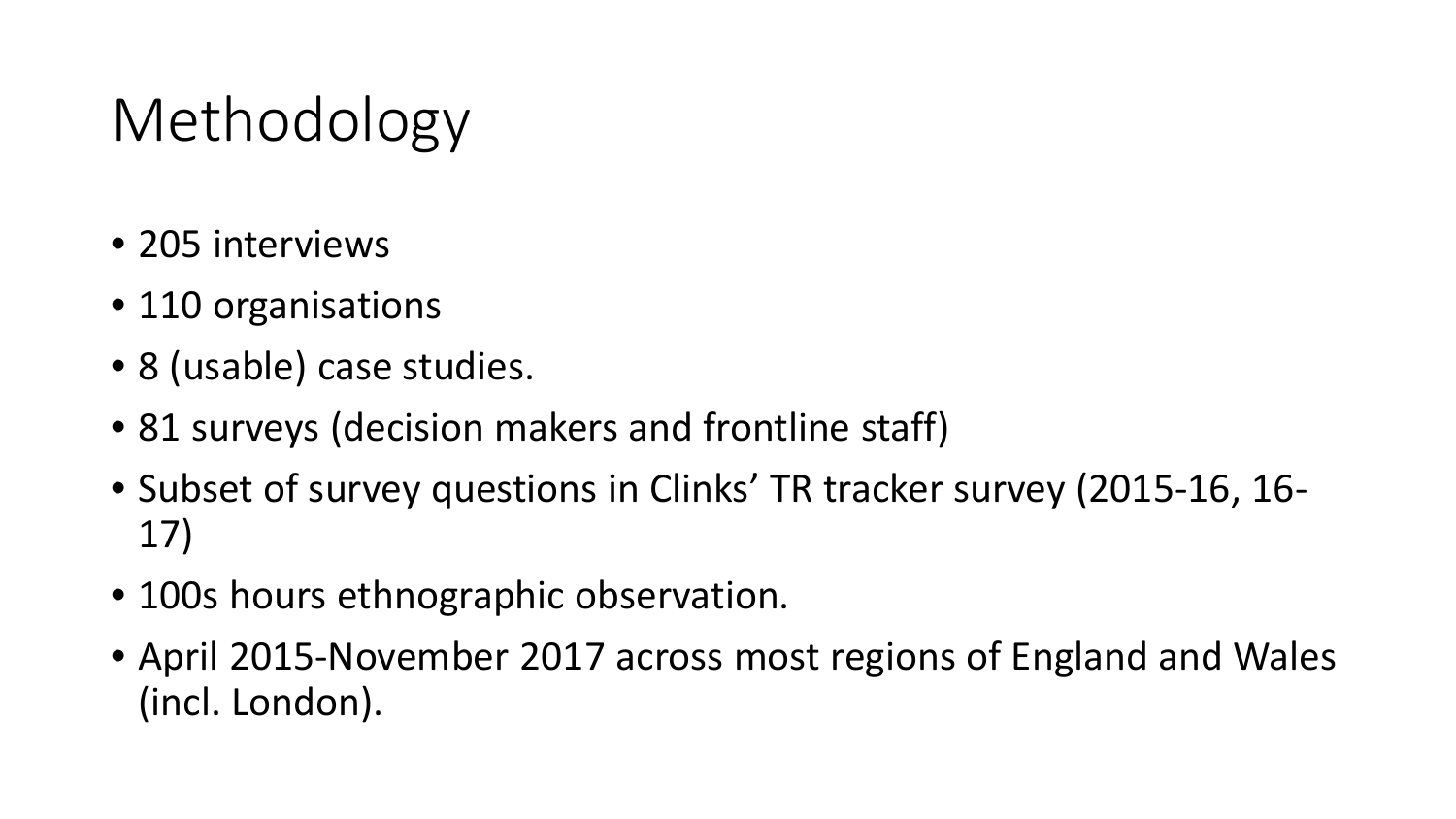## Drivers: intersecting 'fields' (Bourdieu)

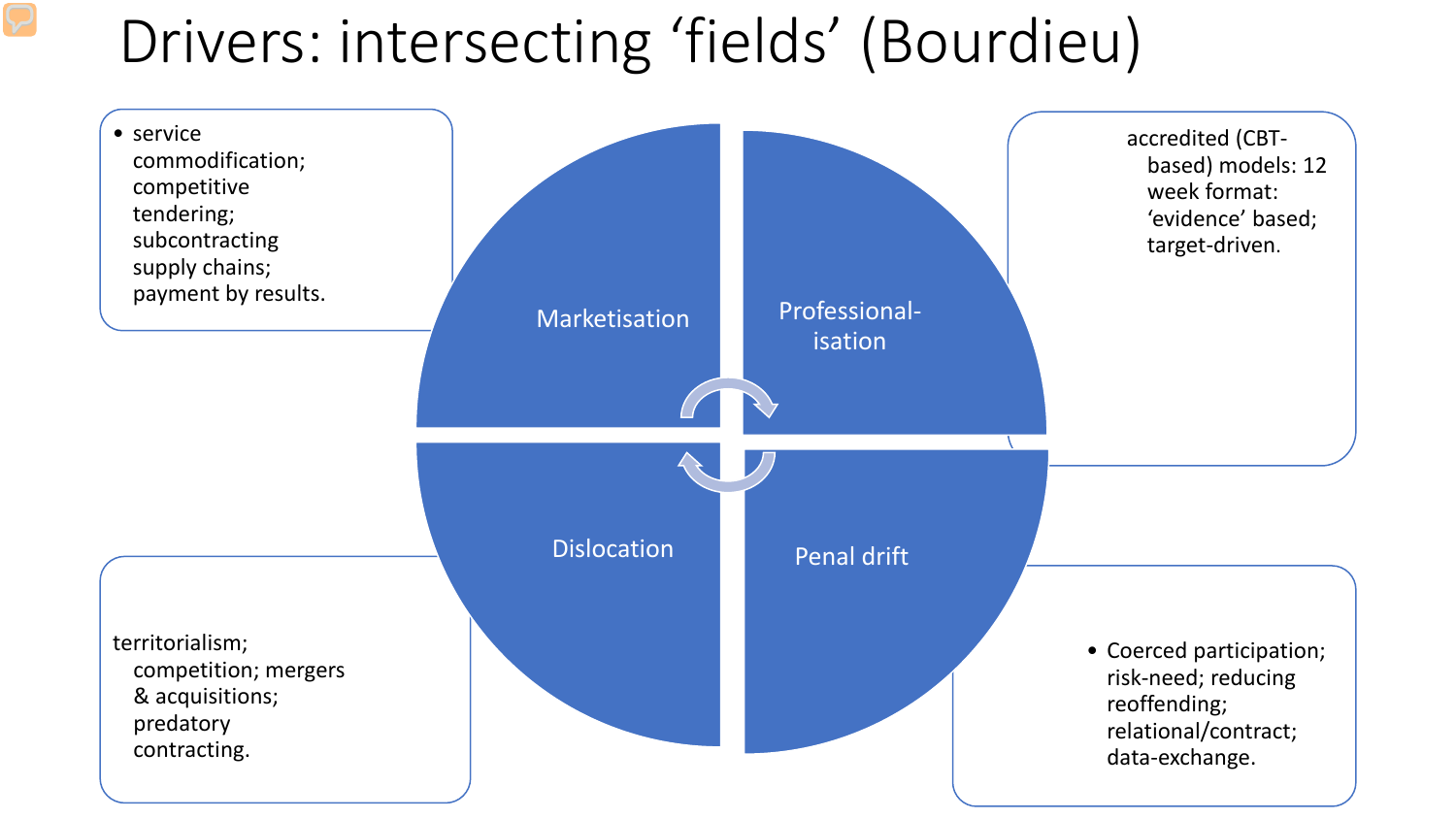# The research context: Policy

- Austerity and desertification of local services networks.
- MoJ budget cut by  $1/3^{rd}$  2010-20.
- Replacement of grant funded programmes with 'level playing field' competitive market.
- Growth in prison population & enlargement of probationary supervision (Offender Rehab'n Act 2014)
- Privatisation (failed) of Probation.
- Redistribution of charitable income to large, national charities

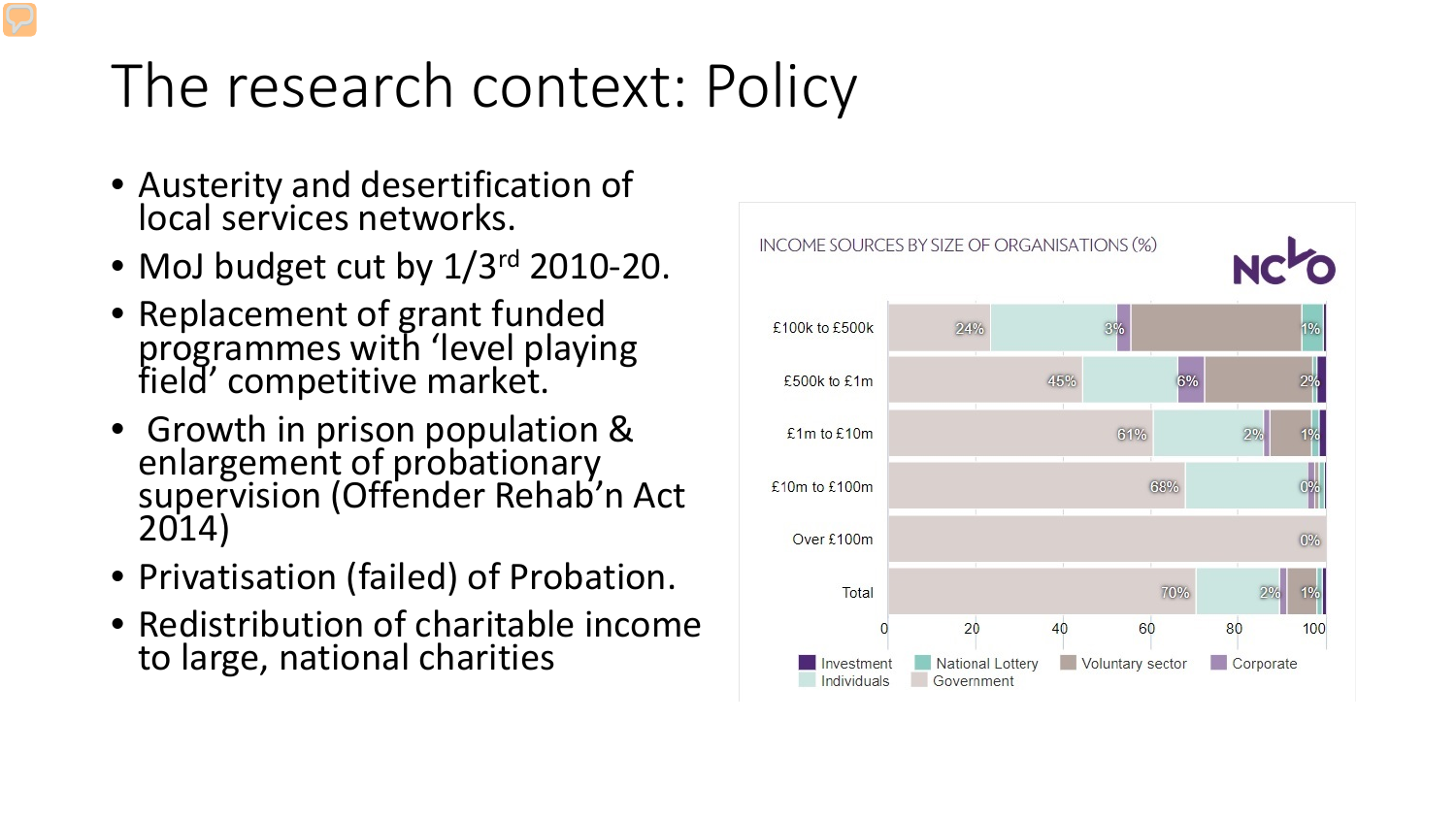# Shifts in funding: from grant income to competitive tendering

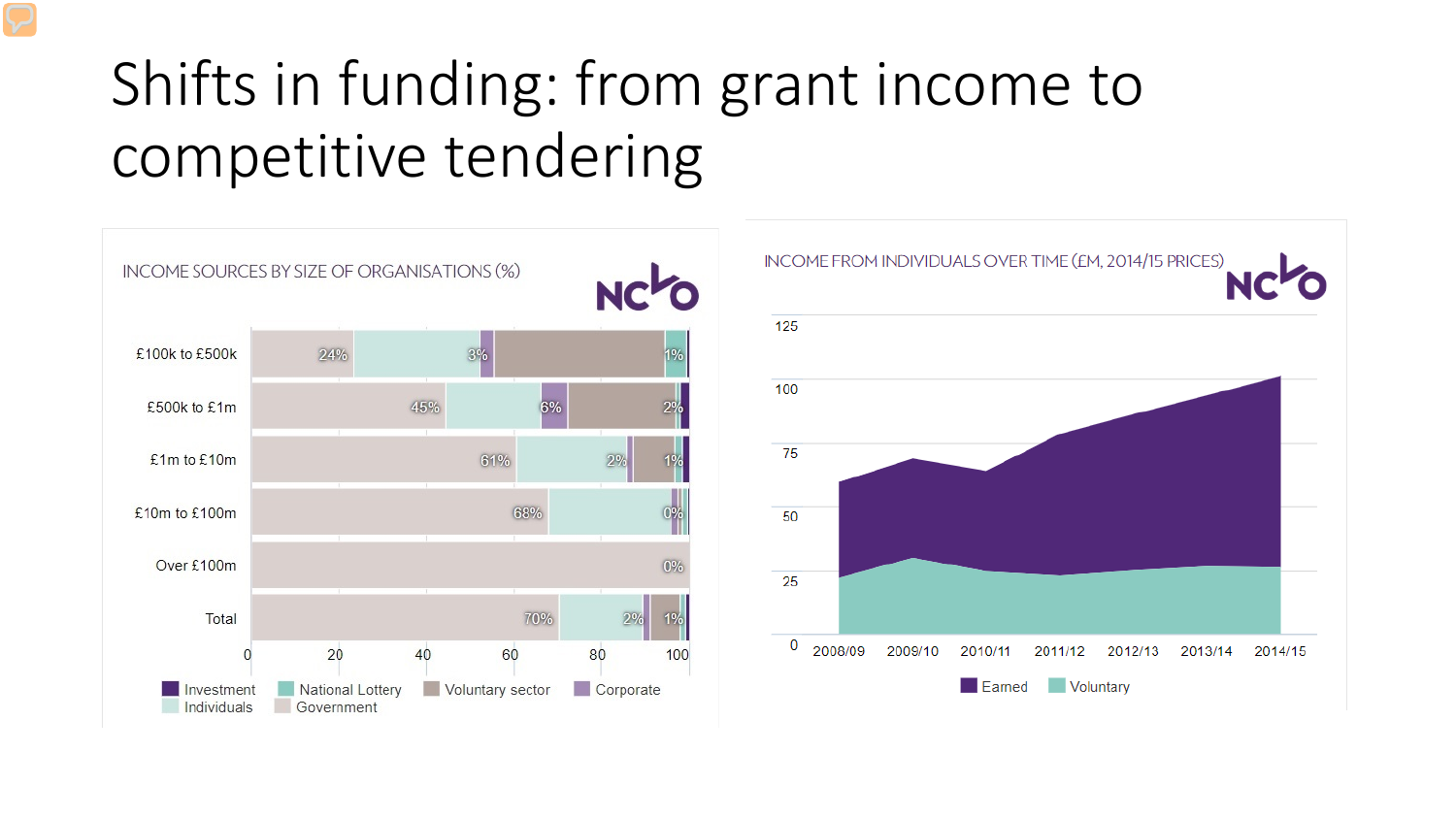## A neoliberal marketscape: map of successful bidders for Probation 'contract package areas'.

Winning bidders for the 21 CRCs

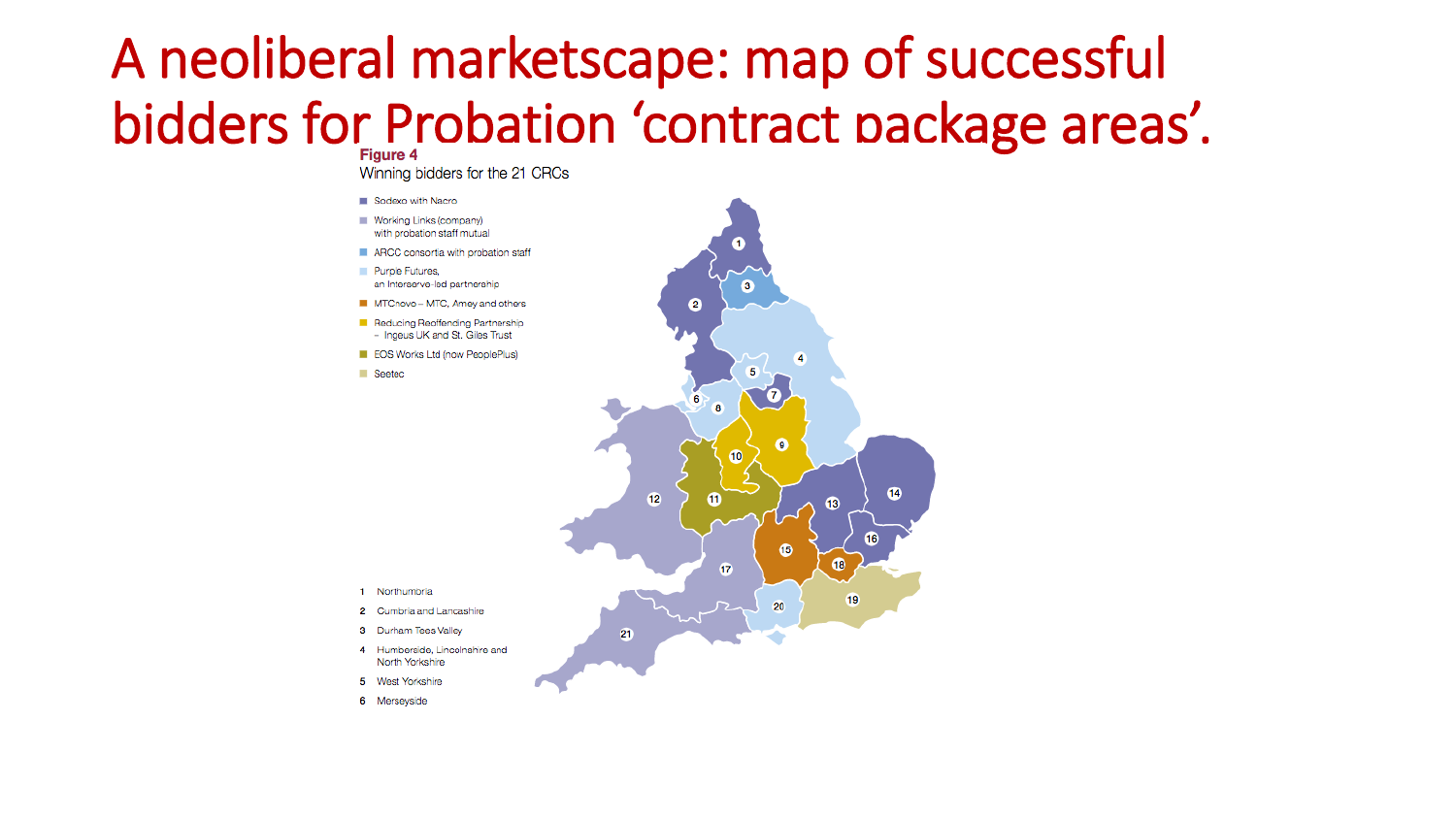#### Transforming Rehabilitation: prime provider contract model

1st tier: 'Owners'/Prime contractors (For profit/social enterprise consortia)

2<sup>nd</sup> tier: Subcontractors and providers who contract with the Prime.

3<sup>rd</sup> tier: Subcontractors and providers who subcontract with subs or provide purchased services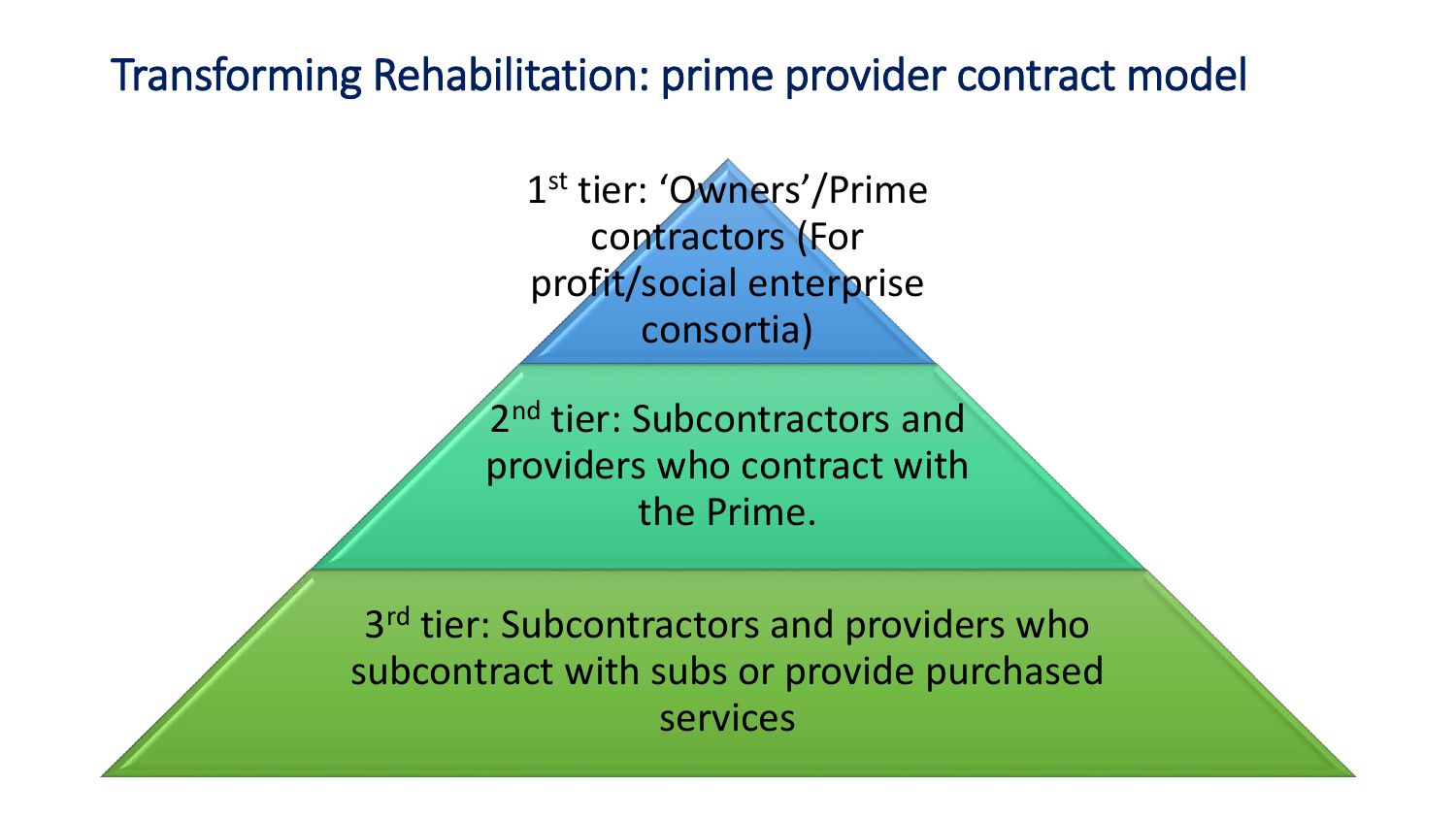## Crime control policy: 'offender management' actuarial justice

- Risk-needs responsivity
- Criminogenic and 'deficit models
- Welfare/social intervention contingent reducing reoffending.
- Actuarial justice: (disavowal of personal change model; privileging of containment/management of problem groups.
- Evidence-base (narrow parameters of 'what works' linked with payment-by-results regimes.
- New Public Managerialism
- Competitive tendering in 'mixed' penal service markets.
- Dispersed governance;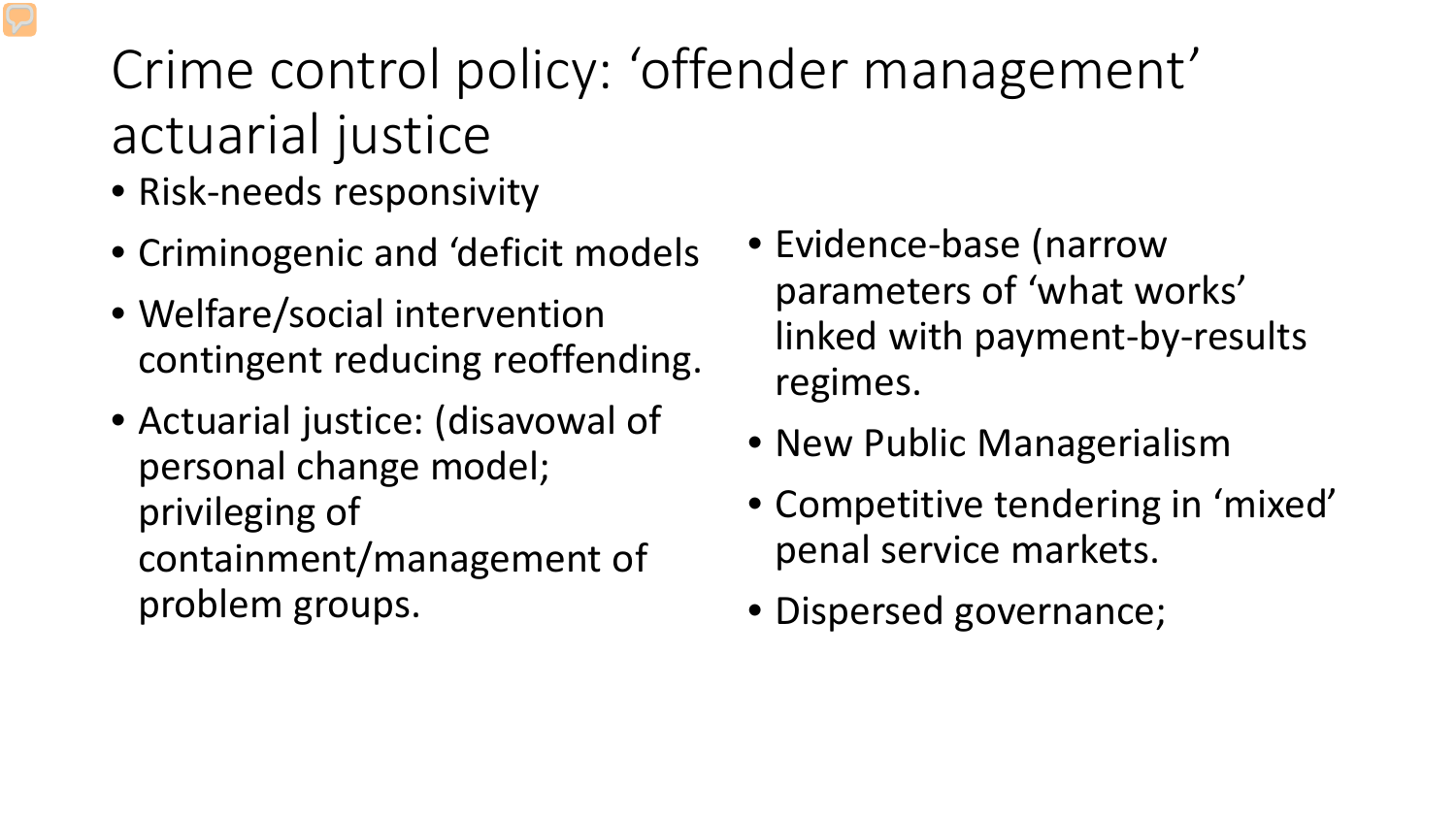# Coerced participation and reporting noncompliance

- 'Coercion' is not a single, well-defined entity but represents a range of options of varying degrees of compulsion. The circumstances involves a range of help-seeking (or help-giving) motivations, involuntary referral (court or probation), anticipatory risk-prevention referral, social pressures (parole or regain custody of children).
- Participation represents a range of imperatives and cannot be confounded by simplistic involuntary/voluntary binary attributions. The debate becomes more complex when participants are responsibilised with secondary forms of compliance (demonstrating positive engagement) on programmes, for examples, or altering behaviours which are supposedly 'at the root of their offending' or 'for their own good'.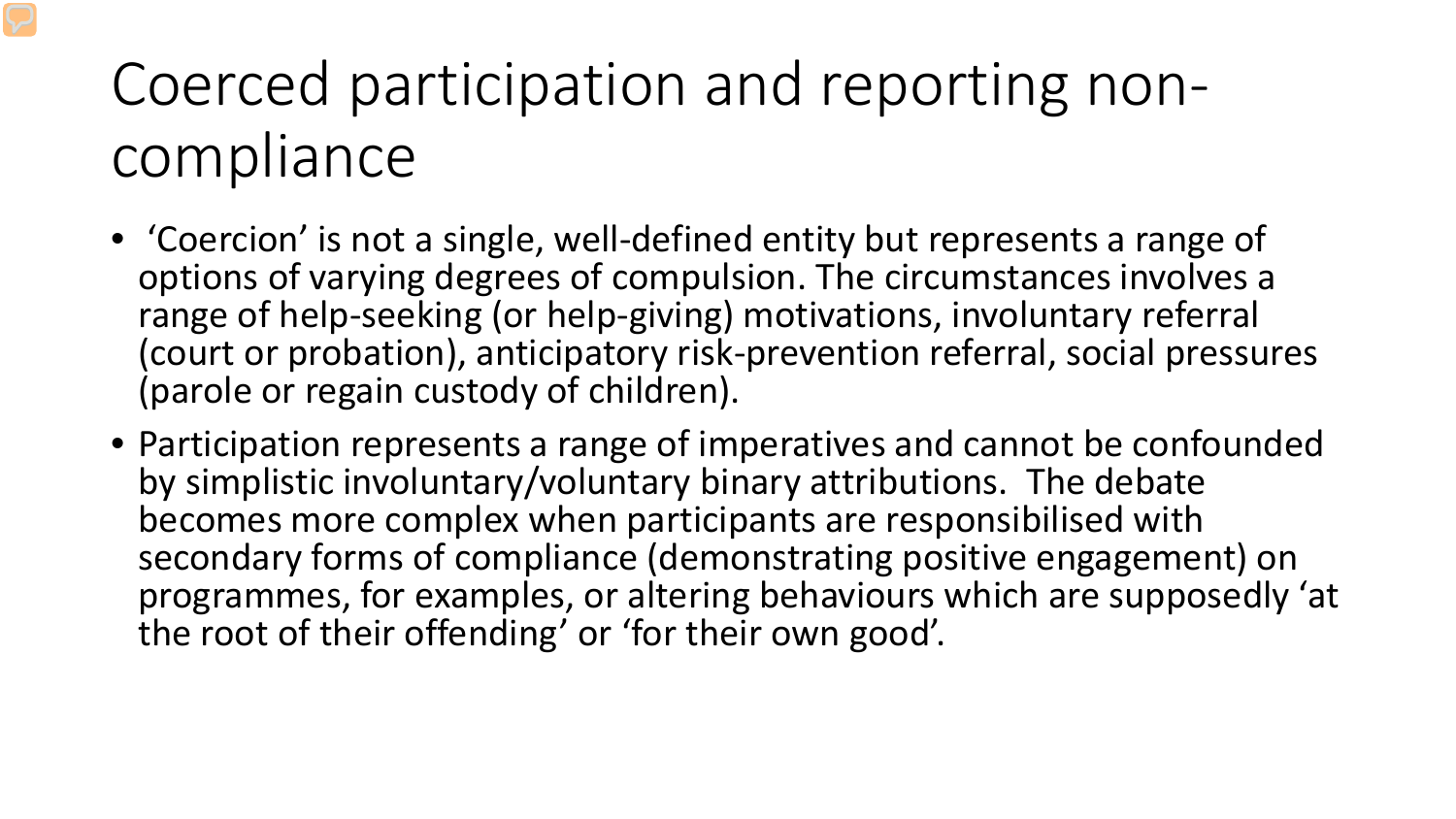# 'Managed' coercion

- 'This isn't a service that people engage with because they want to, they engage with it because they *have* to. And that will always be a massive barrier to service user integration within this particular service.' (Manager, Tier 2 Justice Services Provider: emphasis added).
- 'The offender manager might have some statutory responsibilities to enforce the court order, but we can be much more flexible and creative in terms of how we approach and outreach, and are assertive and encourage and motivate the women to engage with the service.' (Middle Manager, Supported housing)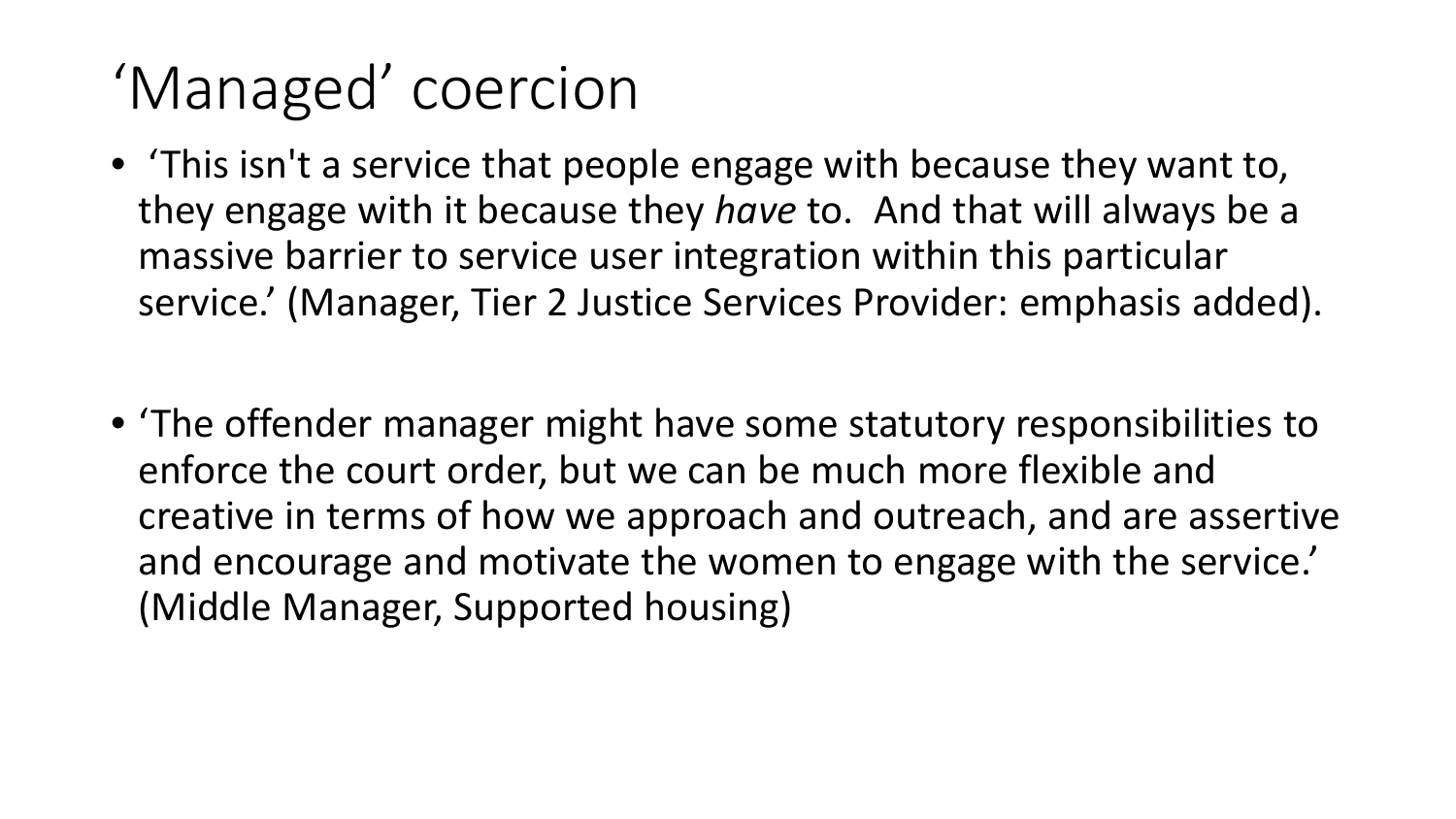## Responsibilisation and contractual 'trust'

- 'And for us, that is about being very clear with the offender what we will do with information that they tell us. So the first intervention we have with somebody, we contract with them and we say, you know, if you tell us anything that we feel your offender manager needs to know, we will tell them, we don't make any apology for that; and if you can't work with us because of that, that's your choice, but that's the starting point for us.' (Manager, resettlement charity)
- 'Responsibilising forms of governance aim to shape the subjectivity of the targeted individual primarily through mobilising the individual to shape her or himself according to the state's interests' (Hackett, 2013: 3).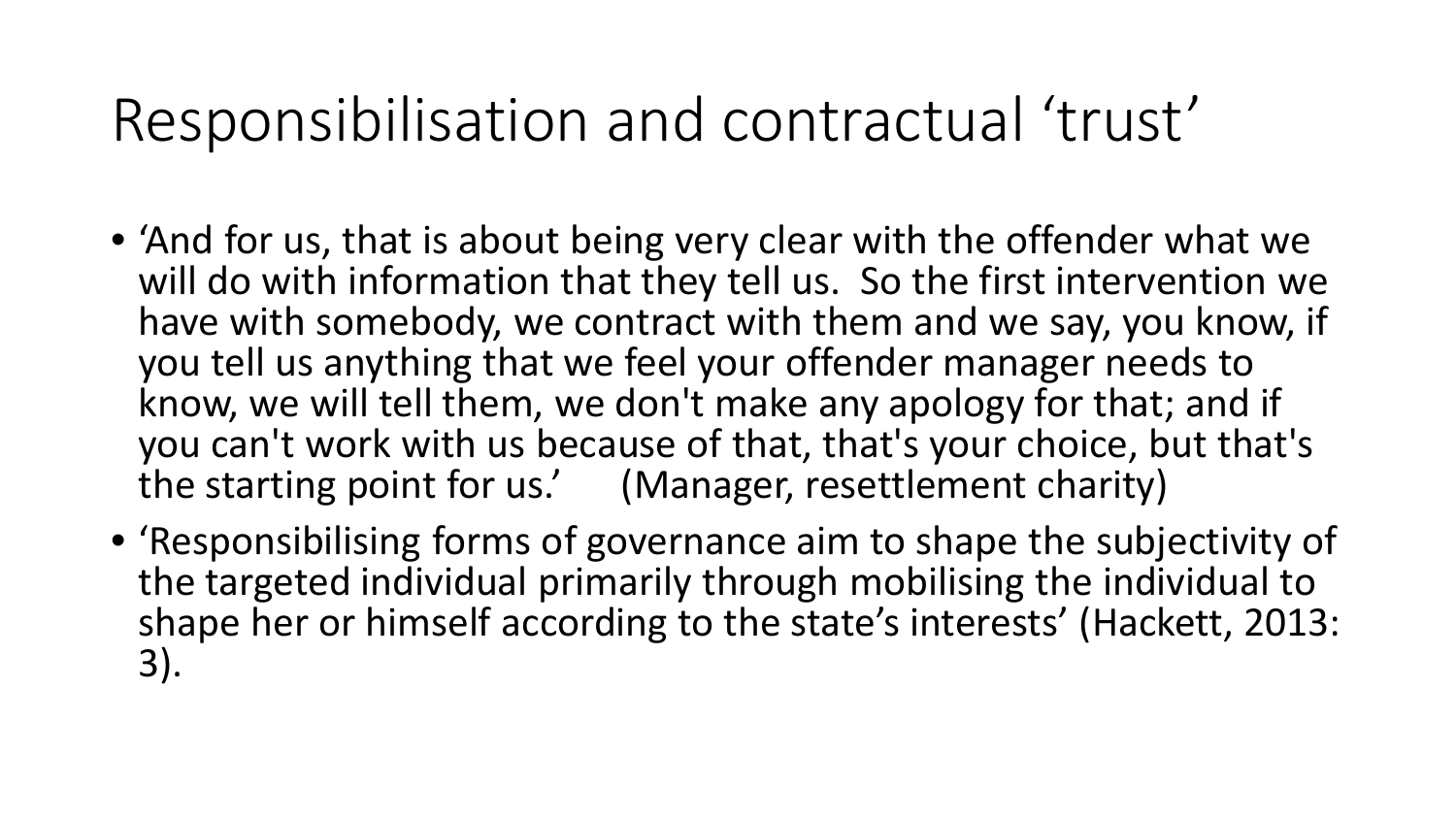## Parity of status and responsibility

- 'I tell them there and then, cards on the table, *that we work closely with the police and probation*, and we're here for the *prevention of crime as well*, you know. So I'm open and honest with them on that, just so they know. I'd say [that] 99 per cent say 'yeah, that's what we want, you know, we're happy with that' (Manager, supported accommodation).
- 'People like probation, police, drug and alcohol agencies are working more closely with us because they need us more, which is a good feeling to have because, you know, it's nice to feel that you're valued in what you're doing really.'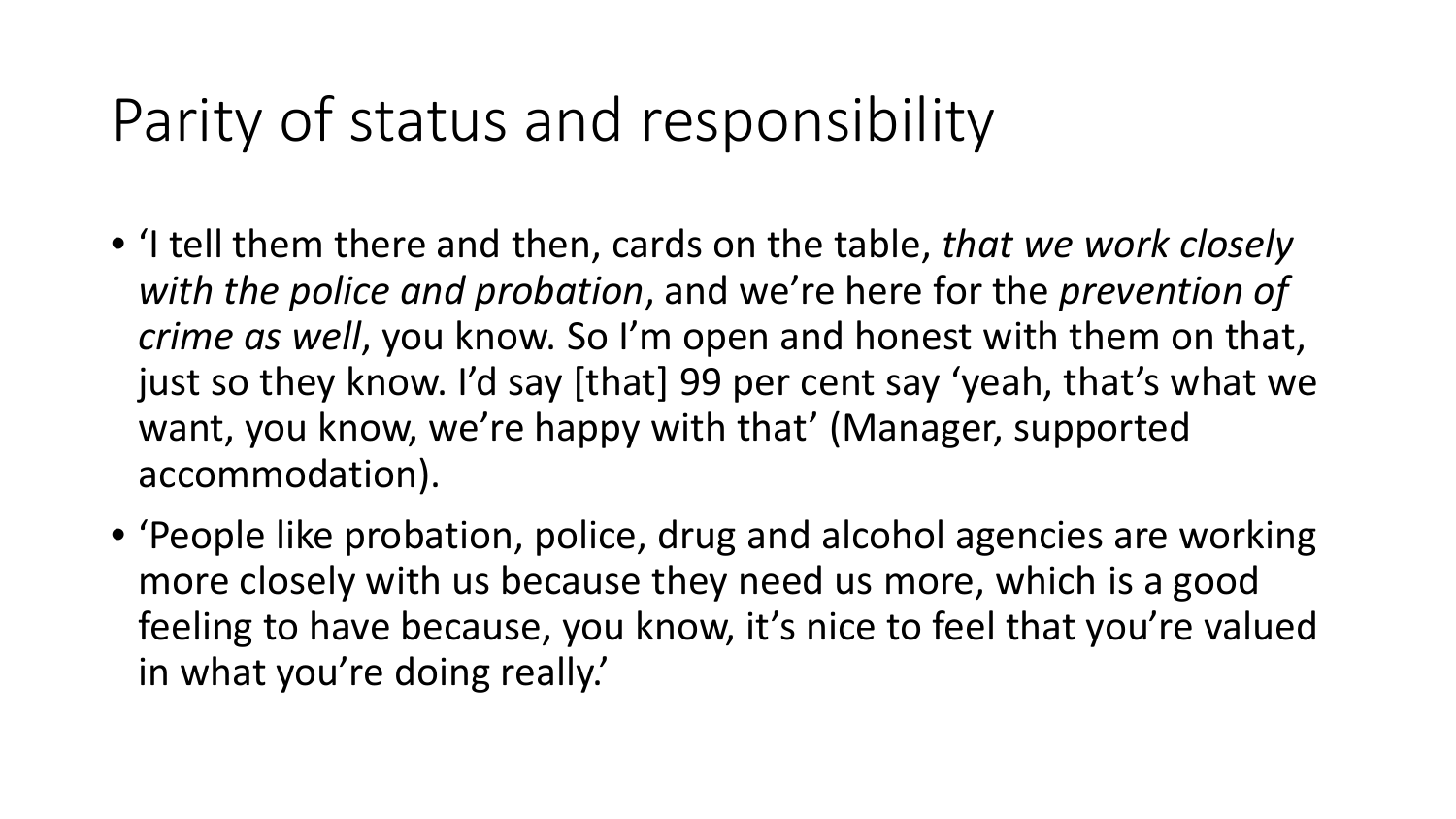## Targeted pre-emptive risk

- '*Not so much breaches, more like behaviour*. If we thought there was any kind of offending going on, or if they were using drugs or something here…*Within 24 hours we have to say* whether they've come, whether they haven't come; *if they have, what have they done,* what have they said. *And all that gets put on the probation system.'* (Staff: Supported housing and community supervision: emphasis added)
- 'And if I hear that word 'risk' some days, I think, "oh, I don't want to hear it again, everything's risk-risk-risk-risk-risk". We can do this because it comes under risk, we can do that because it comes under risk. No, he's not going to be given a choice because he's a risk and he's going to be told he's going to be on basic if he doesn't do this. And that is so alien to everything that I've ever known previously' (Middle manager, resettlement agency).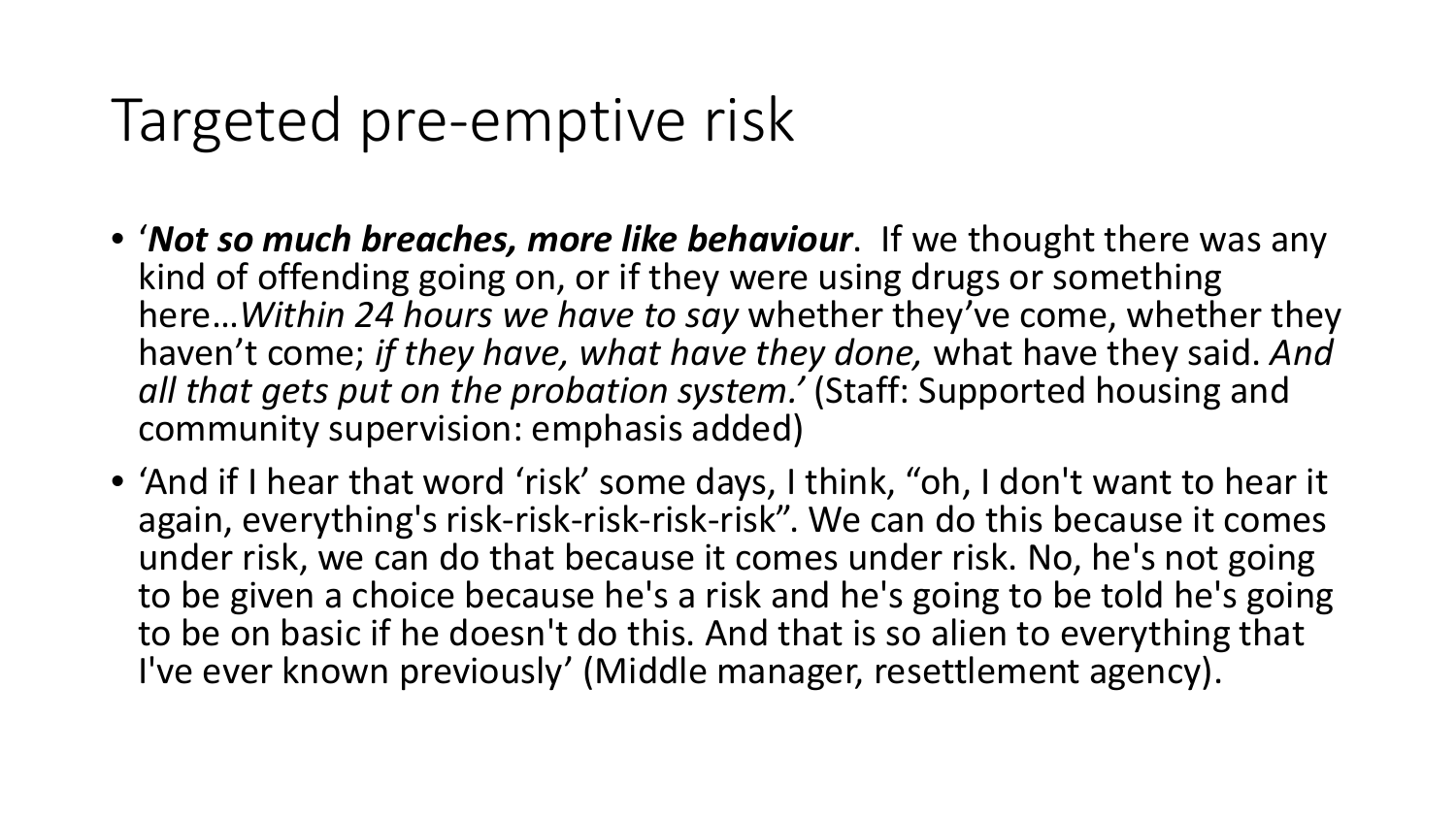## Criminogenic risk prevention

- So the net result will be that the women will breach because they don't turn up for groups, and then the prison population's going to go through the roof. And then, the whole thing is going to go tits up, I think, as is already happening for the short term prison sentences' (Director, women's project).
- 'The systems have made it more difficult to use ingenuity in working … because of the data that's got to be entered.' (Front-line worker, large resettlement agency)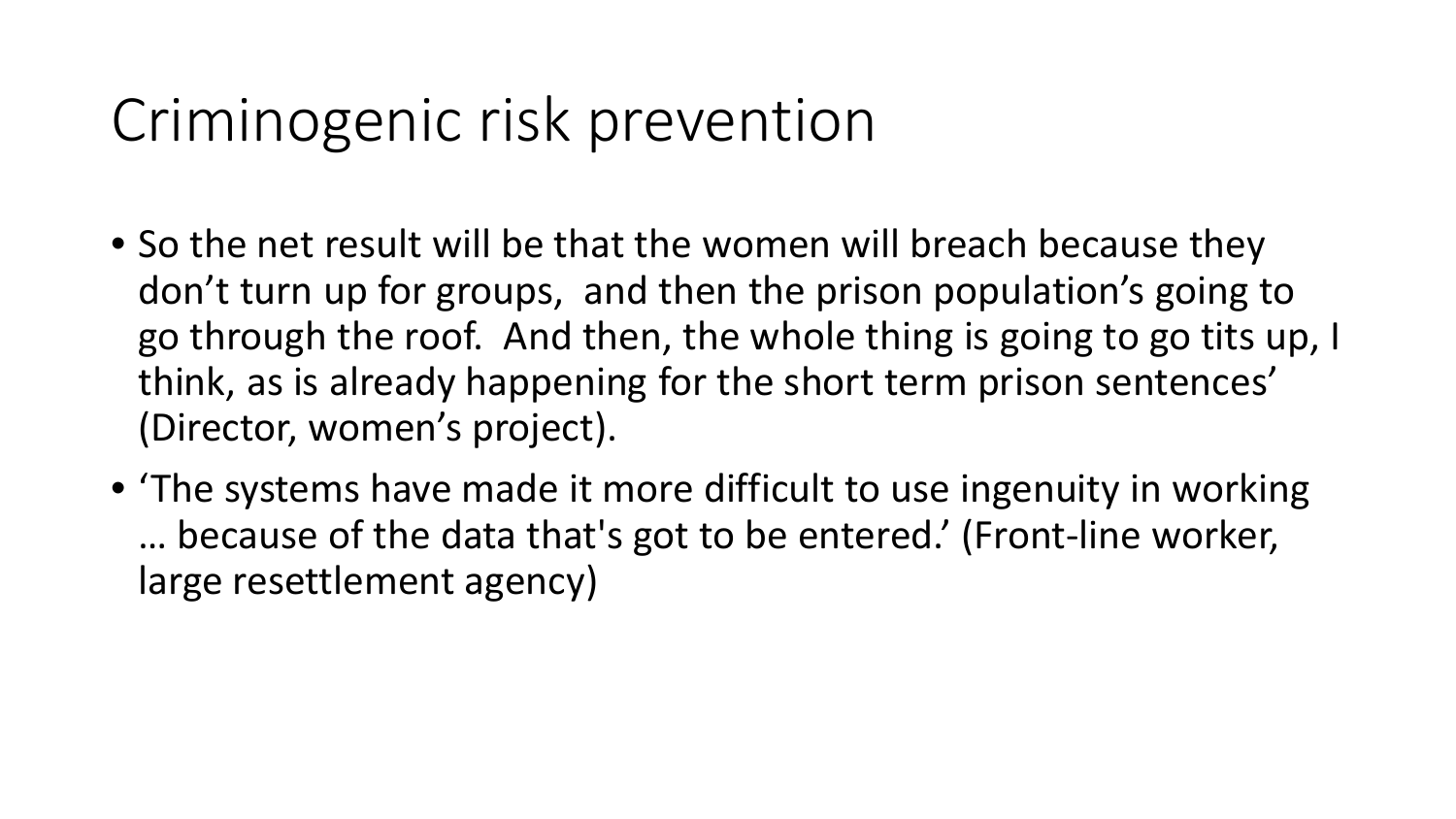The ambiguous labour of care (cf: Lipsky, Hochschild and others…)

- 'We're non-judgemental. So it's very much about inclusiveness and equality. … looking after marginalised people' (Front-line worker, community safety).
- 'Clients, they often see us as slightly different because we are the people that are trying to help them out of a situation. Whereas probation staff are not always their friends … it's about supporting people... to live happier lives. So it's about enabling people....(Front-<br>line worker, housing and support).
- I work for the client, not the state... The clients are central ..... they trust me… more than they trust their probation officer.' (Front-line worker, large organisation, housing and support).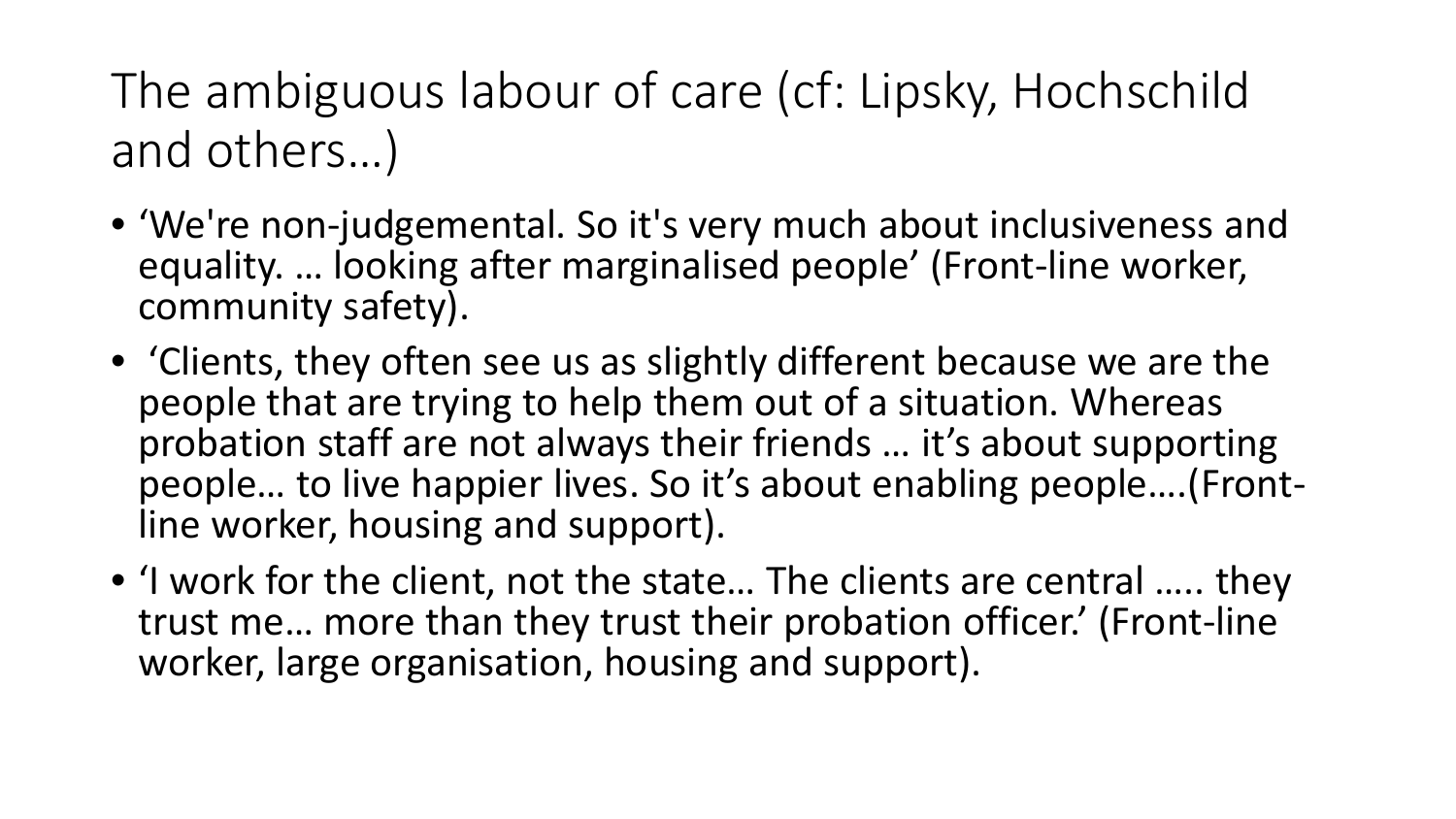#### De-personalisation vs caseload strain

- 'We're going to now start pretty much leaving a lot of people to just get on with it and we're only going to concentrate on those we consider to be very high risk of whatever. The rest of them, they can put a fingerprint on a screen and then sod off, you know (Manager, small/medium social enterprise).
- 'What people need is somebody's time, somebody to listen to them, somebody to let them know they're not alone, somebody to care, somebody to encourage, somebody to motivate them, somebody to help them believe that they can do it, their lives can be different. And, of course, a tick in a box doesn't do any of that, does it?' (Senior Practitioner, Substance misuse agency).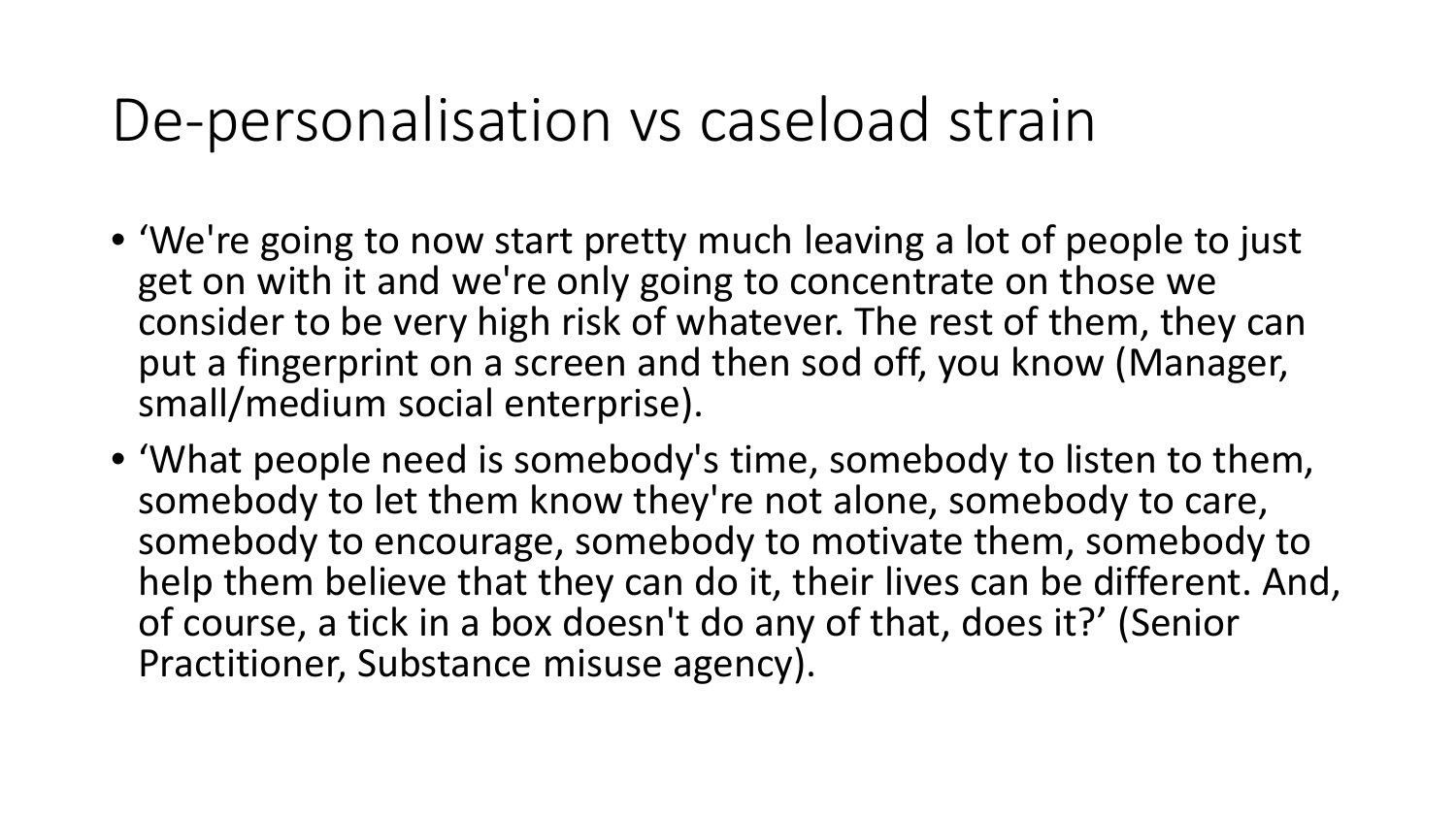## Data: commodification and exchange

- 'So why are we capturing reams of information on someone, that takes us hours, admin becomes just the core function then, instead of actually the job being face to face talking'(Manager, large housing and support agency).
- 'We're working as a subcontractor… the day to day operations are affected because we're regularly inspected… We spend too much time on keeping records and sharing records with the bigger organisation.' (CEO, medium-sized housing and support agency).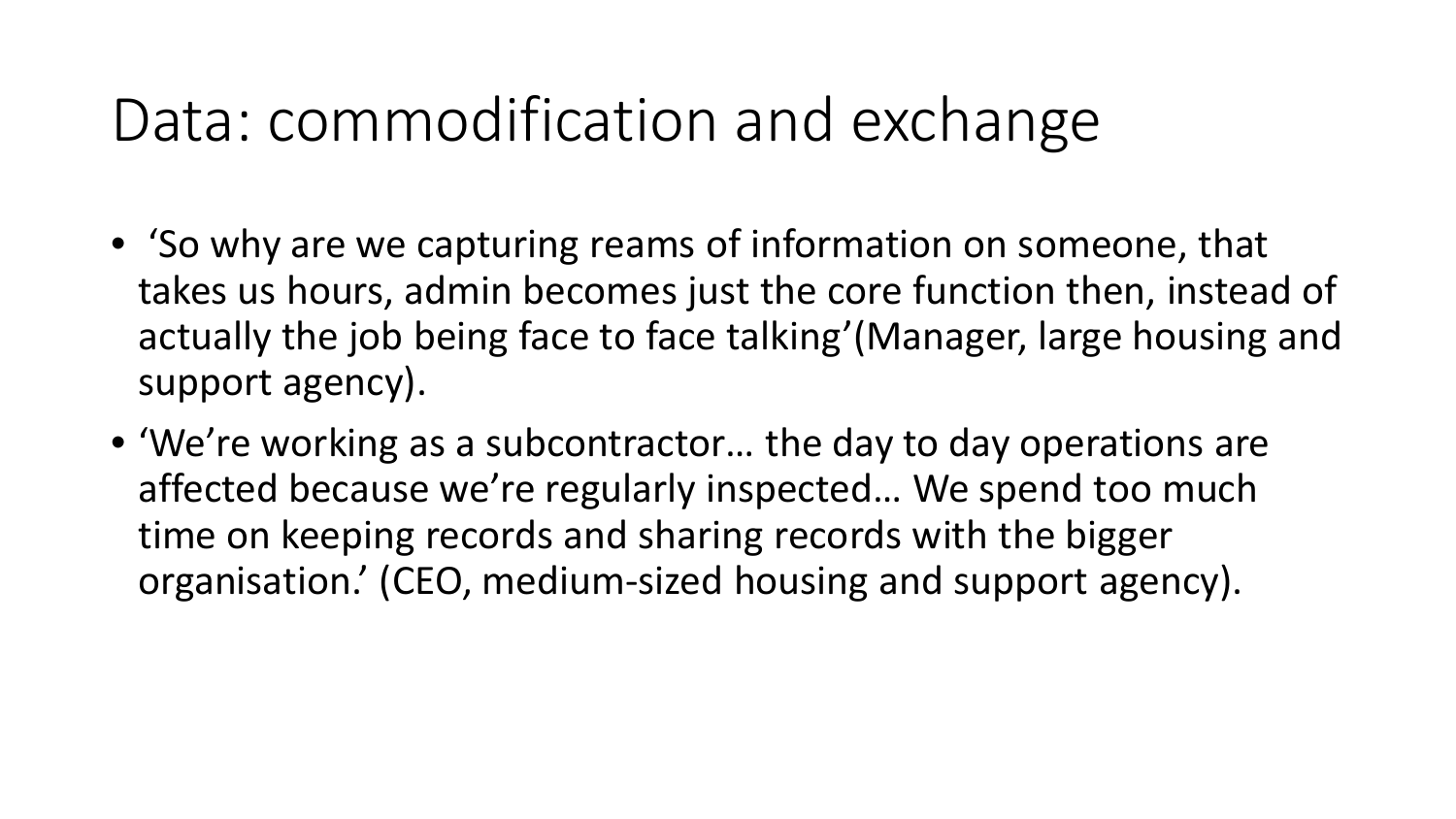## Loss of discretion

- The systems have made it more difficult to use ingenuity in working … because of the data that's got to be entered.' (Front-line worker, large resettlement agency)
- 'Someone just randomly …rang through … I couldn't say I'll make you an appointment... because if he [his probation officer] wasn't going to say yeah we'll pay for it, I couldn't …' (Front-line worker, mediumsized housing agency)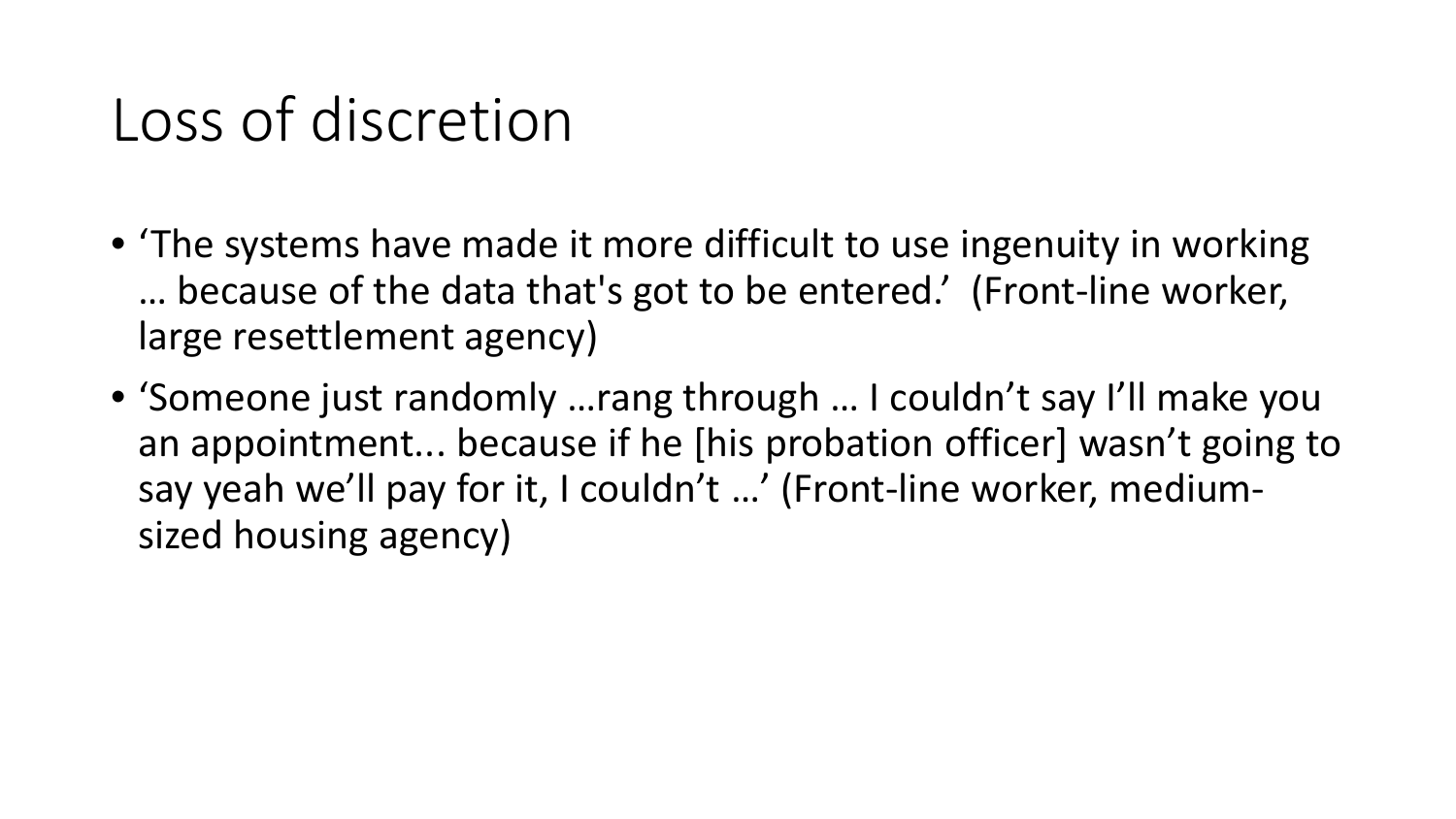## Penal drift resisted

- Not taking government contracts: You can't be too fussy in the end if it's a case of survival and funding, but I think our relationship with our volunteers is quite a special one, and I think if we start being funded by NOMS, by MoJ, by a private…you know, by Serco or Sodexo or whoever they are…if we are receiving payment for working with our volunteers, that puts our relationship with our volunteers on a completely different footing (Project manager, offender employment provider MCint3).
- Handing back a contract: 'Sometimes the right thing is to walk away from contract or walk away from delivery or to fight for a contract or fight for delivery, or become politically unpopular (Team leader, sex offender service).
- Civic courage: 'I said we may as well sell used cars. It is so soul destroying. We were about to close and I'd told the trustees …'I want to close the centre rather than do this, are you with me?" They were with me. I was so pleased that they were with me (CEO Housing and support).
- 'At a housing meeting a woman told me that she had a substance misuse problem …. I arranged support for the woman and then told the CRC officer.' (Front-line, large housing and support agency)